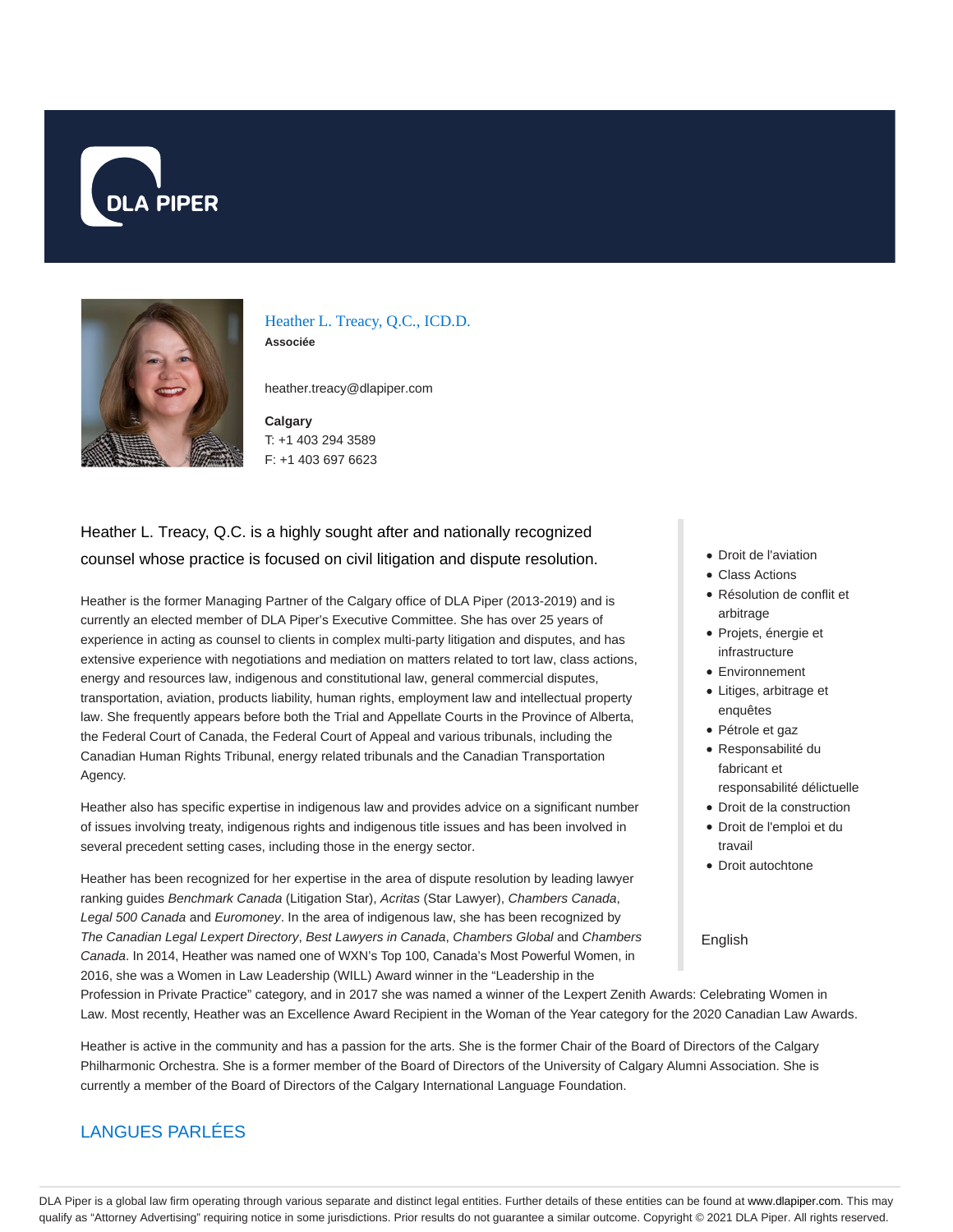#### English

# **EXPÉRIENCE**

- Acting as counsel for a financial institution in relation to claims advanced by 135 Plaintiffs related to their RRSP, TFSA and RRIF investments (Andersen v CWT et al).
- Acting as counsel on various employment related disputes involving allegations of harassment and discriminating conduct.
- Acting as counsel for energy companies on claims involving royalty calculation issues (Stoney Tribal Council v Petro-Canada Ltd. et al).
- Acting as counsel for a public school board in relation to a judicial review application associated with a student lottery admission process (Meyer v CBE).
- Acting as counsel for a manufacturer in relation to a products liability claim involving agricultural feed products.
- Acted as counsel for an international air carrier in proceedings before the Canadian Transportation Agency and the Federal Court of Appeal (Swiss International Air Lines Ltd. v CTA et al).
- Acted as counsel to a manufacturing company involving the protection of its trademark and intellectual property.
- Acted as counsel in successfully compelling that an election be held when cancelled by a First Nations government (Shotclose et al v Stoney First Nation et al).
- Acted as Chief Federal Negotiator for the Government of Canada in a treaty on Vancouver Island involving the B.C. treaty process for First Nations.
- Co-Counsel for Imperial Oil in its application for the Kearl Oil Sands Project before a Joint Review Panel established by the Alberta Energy and Utilities Board and Canadian Environmental Assessment Agency.
- Acted on trespass and royalty claims arising out of the production of oil and gas on reserve lands (Samson Indian Band et al v Imperial Oil et al).
- Acted as counsel for a financial institution involving an action to trace and recover funds based on allegations of bribery (Alberta Treasury Branches v Leahy et al).
- Acted as counsel defending a manufacturer of helicopter parts in relation to a products liability claim.
- Acted as counsel in Federal Court to constitutional challenges to customary aboriginal laws (Letendre v Appeal Board of the Horse Lake First Nations; Ashley Paige Horseman v Horse Lake First Nation).
- Acted on injunctive relief and membership issues associated with a First Nation Community (Horseman v Horse Lake First Nation).
- Acted as counsel on a matter as to whether an immigrant who was "overqualified" for a position of employment was discriminated on the basis of national or ethnic origin (Sangha v McKenzie Valley Land and Water Board).
- Acted as counsel for an international air carrier in obtaining Anton Piller relief.
- Acted on issues associated with the specific land claim agreement of a First Nation Community (McAllister v Horse Lake First Nation).
- Acted on determination of reserve interests under Indian Act (Stoney Band v Poucette).

### DIPLÔMES

### Admissions au Barreau

Alberta, 1990

#### Reconnaissance

- Thomson Reuters' Stand-out Lawyer, 2022
- Best Lawyers in Canada (Aboriginal Law), 2012-2022
- Excellence Award Recipient, The Gowling WLG Award for Woman of the Year,Canadian Law Awards, 2020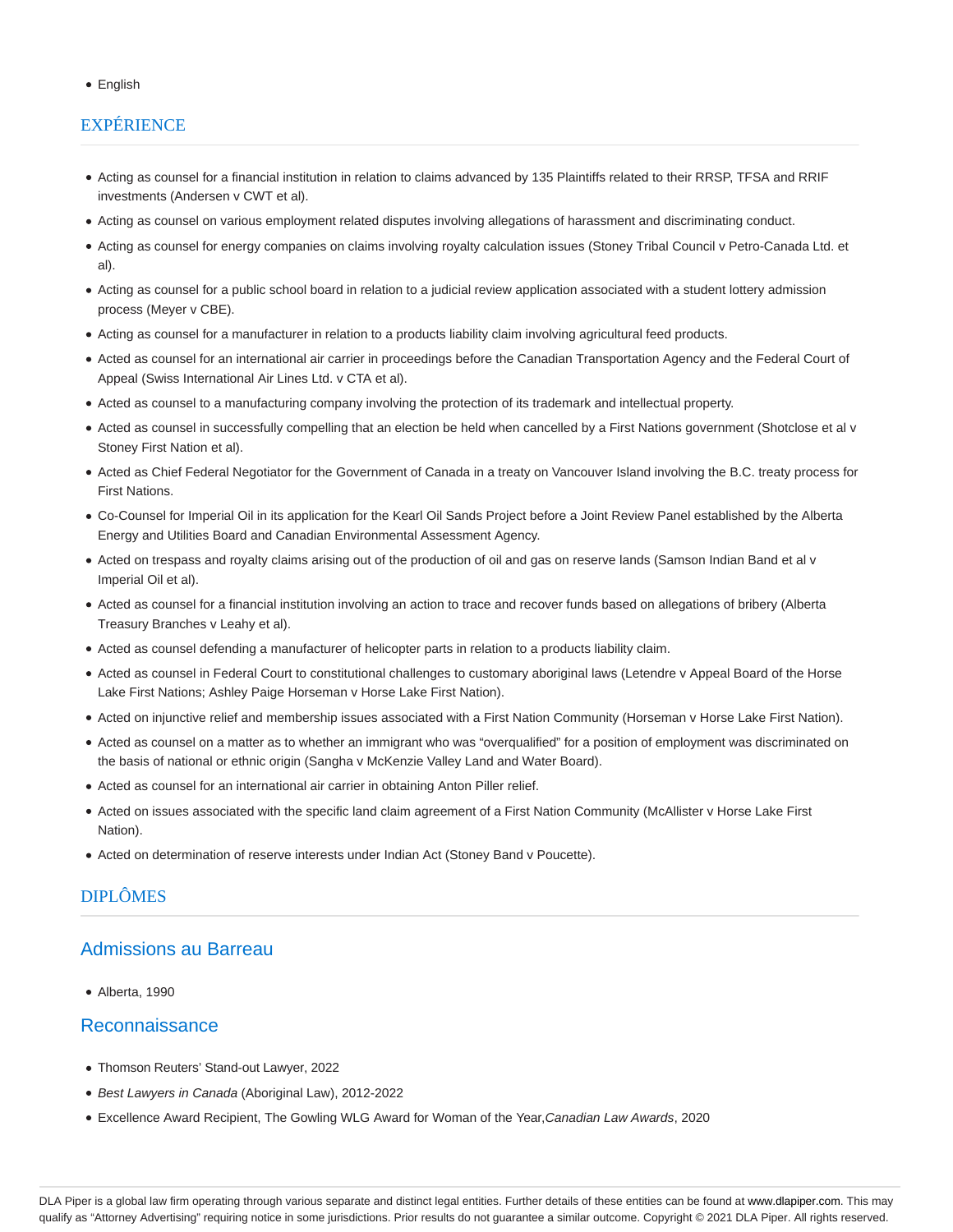- Winner of the Lexpert Zenith Awards: Celebrating Women in Law, 2017
- Winner of the Women in Law Leadership (WILL) Awards in the "Leadership in the Profession in Private Practice" category, 2016
- Recognized as one of Canada's Most Powerful Women: Top 100 WXN, 2014
- Litigation Star, Benchmark Canada (General Commercial), 2014-2021
- Listed as Acritas Star™ Lawyer 2019-2020
- Canadian Legal Lexpert<sup>®</sup> Directory (Aboriginal Law), 2010-2018; (Indigenous Law), 2020-2022
- Euromoney's Expert Guides (Litigation and Product Liability) 2016
- Chambers Canada (Aboriginal Law), 2016-2022; (Litigation: General Commercial Alberta), 2018-2022
- Chambers Global (Aboriginal Law), 2015, 2022
- Legal 500 Canada (Dispute Resolution), 2016-2022; (Aboriginal Law), 2018-2022
- Martindale-Hubbell, Distinguished® Peer Review Rated
- Received the distinction and recognition as Queen's Counsel in 2012
- Recipient of the 1996 Canadian Bar Association Young Lawyers Pro Bono Service Award

### Éducation

- Institute of Corporate Directors, ICD.D. (May 2018)
- LL.B., University of Alberta, 1989
- B.Comm, University of Calgary, 1984
- Music Degrees, Royal Conservatory of Toronto and Mount Royal College, 1984

#### Adhésions

- Law Society of Alberta
- Calgary Bar Association
- Canadian Bar Association
- International Bar Association
- Association of International Petroleum Negotiators
- Institute of Corporate Directors
- Former Member of the Professional Responsibility Committee of the Law Society of Alberta, 2008 to 2014
- Former Member of the Law Society of Alberta Pro Bono Committee, 2007-2008
- Former Member of the Law Society of Alberta Civil Practice Advisory Committee, 2004-2007
- Executive Member of the National Aboriginal Law Section of the Canadian Bar Association
- Past Chair, Vice-Chair and Secretary-Treasurer of the Aboriginal Law Section (Southern Alberta) of the Canadian Bar Association
- Past Chair of the Constitutional Law Section (Southern Alberta) of the Canadian Bar Association

#### Community Involvement

- Member of the Board of Directors of the Calgary International Language Foundation
- Past Member of the Board of Directors and Governance and Nominating Committee of the University of Calgary Alumni Association
- Past Chair, Vice-Chair of the Board, and Past Chair, Governance Committee and member of the Board of Directors of the Calgary Philharmonic Orchestra
- Alumni Representative, The University of Calgary Energizing Eyes High Strategic Planning Committee (2016 to 2017)
- Past member, Board of Directors and Corporate Secretary of the Alberta Ballet Company
- Past member, Board of Directors of Theatre Junction
- Past member, Calgary Region Arts Foundation